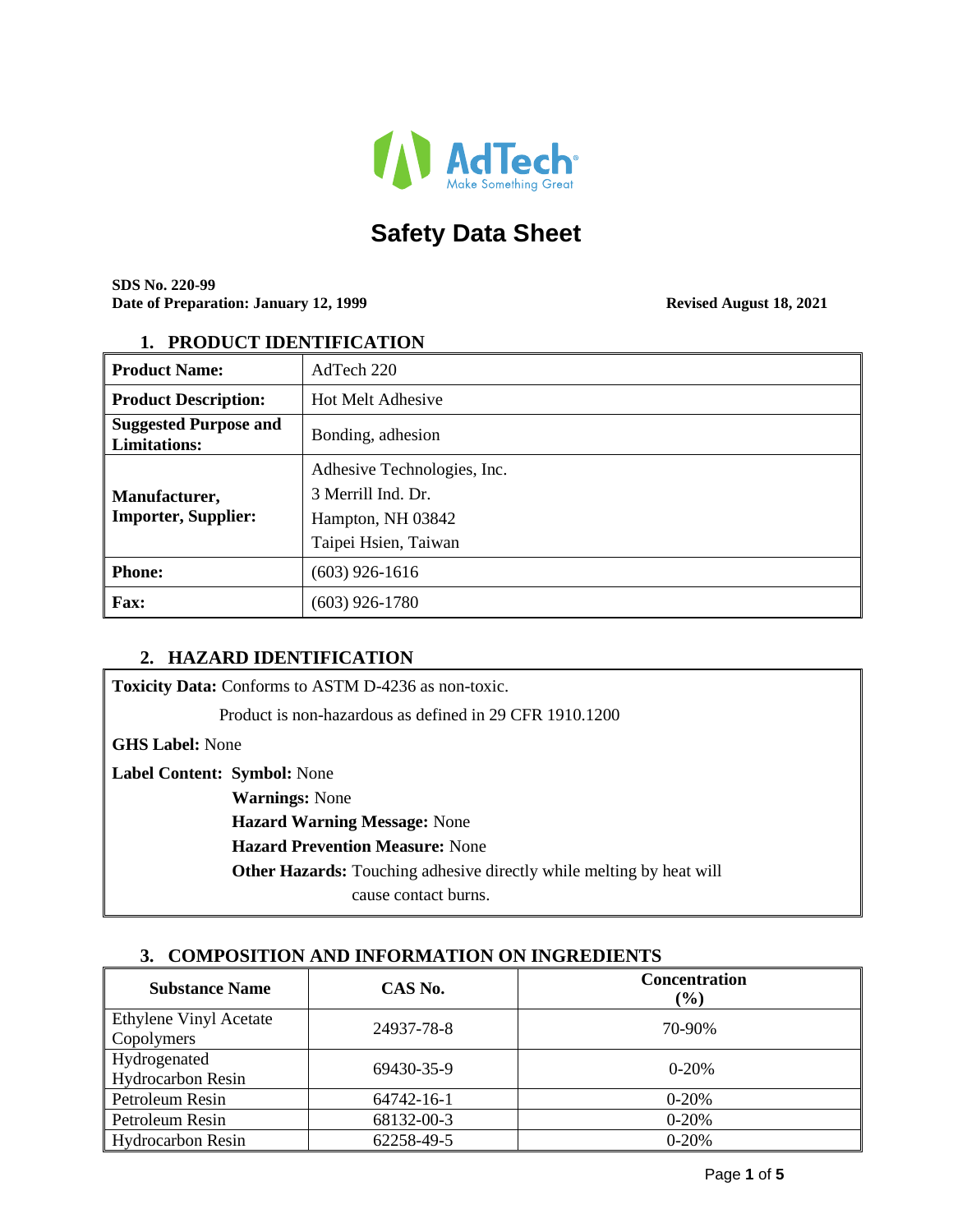| tioxidant                                | 6683<br>$-19-8$<br>- ר | $0.02 - 2%$ |
|------------------------------------------|------------------------|-------------|
| $\mathbf{r}$<br>Hazardous<br>Ingredients | None                   |             |

# **4. FIRST-AID MEASURES**

 $\overline{\Gamma}$ 

| <b>Emergency and First Aid Procedures</b>                                       |                                                                                                                                                                                                                              |
|---------------------------------------------------------------------------------|------------------------------------------------------------------------------------------------------------------------------------------------------------------------------------------------------------------------------|
| <b>Ingestion:</b>                                                               | Ingestion is not a likely route of exposure. Small amounts are not anticipated<br>to be harmful. Seek medical attention                                                                                                      |
| <b>Inhalation:</b>                                                              | If symptomatic, move to fresh air. Seek medical attention if symptoms persist.                                                                                                                                               |
| <b>Skin Contact:</b>                                                            | Hot molten adhesive will adhere to and burn skin upon contact. Immediately<br>immerse affected area in cold or ice water. Do not pull solidified adhesive<br>from skin. Seek medical attention.                              |
| <b>Eye Contact:</b>                                                             | Hot molten adhesive will adhere to and burn eye and surrounding skin upon<br>contact. Immediately flush affected area with cold water to cool adhesive. Do<br>not attempt to remove molten material. Seek medical attention. |
| <b>Medical Conditions</b><br><b>Aggravated by Long</b><br><b>Term Exposure:</b> | No known effects on other illnesses.                                                                                                                                                                                         |
| <b>Chronic Effects:</b>                                                         | No anticipated chronic effects.                                                                                                                                                                                              |

# **5. FIRE FIGHTING MEASURES**

| <b>Extinguishing Media:</b>                          | Water spray, dry chemicals, foam                                          |
|------------------------------------------------------|---------------------------------------------------------------------------|
| <b>Special Fire-Fighting</b><br><b>Instructions:</b> | None                                                                      |
| <b>Fire-Fighting</b><br>Equipment:                   | Wear a self-contained breathing apparatus (SCBA) and protective clothing. |
| <b>Explosion Bottom Line:</b>                        | Upper $limit - not applicable$<br>Lower $limit - not applicable$          |

## **6. ACCIDENTAL RELEASE MEASURES**

| <b>Individual Precautions:</b>              | Avoid contact with the hot melting materials.                                                                                                     |
|---------------------------------------------|---------------------------------------------------------------------------------------------------------------------------------------------------|
| <b>Environmental</b><br><b>Precautions:</b> | Dispose of in accordance with international conventions or local regulations.<br>Incineration at the government-approved incineration facilities. |
| <b>Cleanup:</b>                             | Normal housekeeping and clean up (no special procedures).                                                                                         |
| <b>Disposal</b>                             | Follow applicable Federal, state, and local regulations for proper disposal<br>procedures.                                                        |

#### **7. HANDLING AND STORAGE**

| <b>Handling Precautions:</b> | Avoid contacting the hot material with the skin.                                               |
|------------------------------|------------------------------------------------------------------------------------------------|
| <b>Storage Requirements:</b> | Avoid contact with oxides, exposure under the sun and heat. Store in a cool,<br>dry dark area. |

 $\overline{\mathbf{1}}$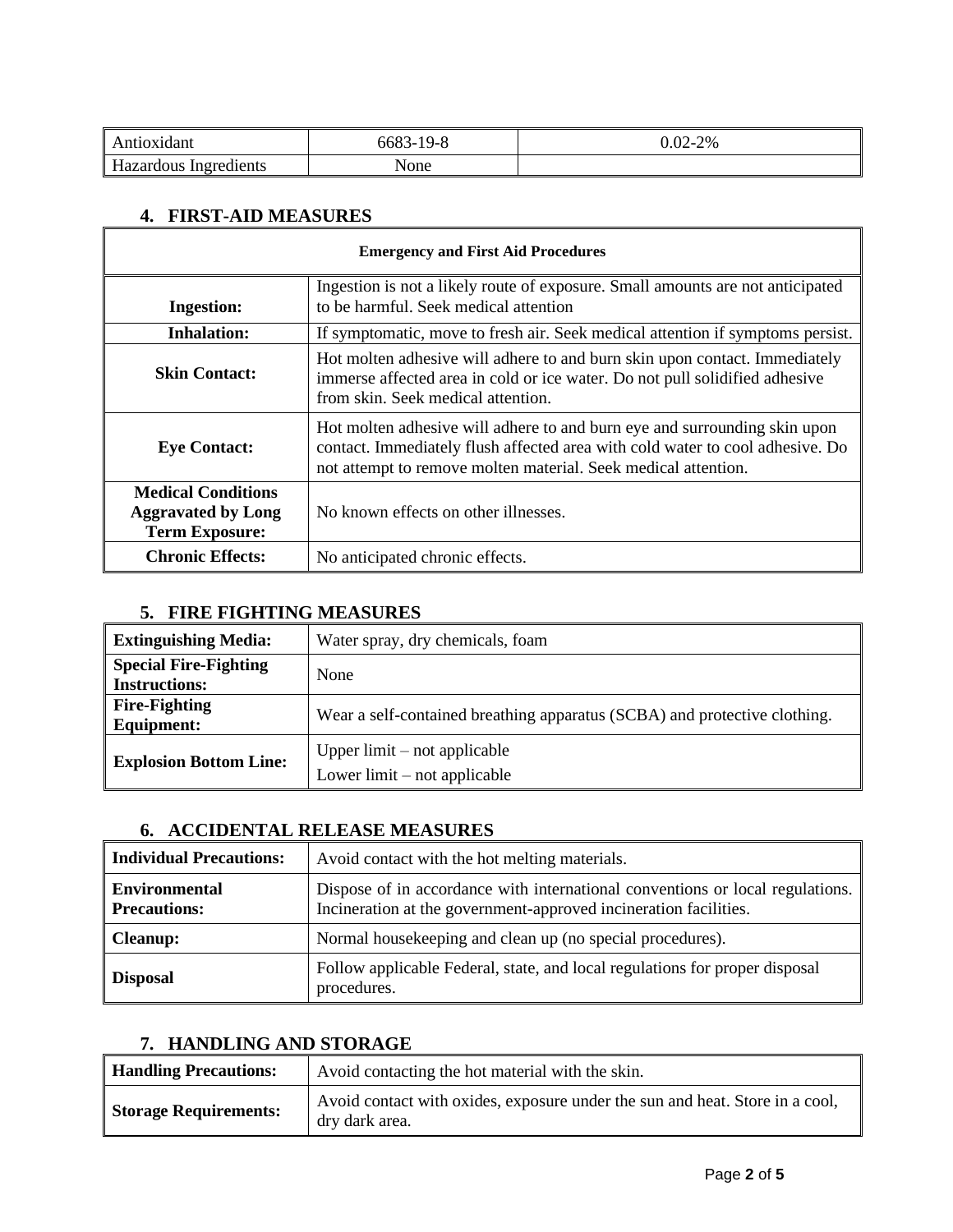| <b>Engineering Control:</b>                     | Local ventilation recommended when handling.                                                                                                                             |
|-------------------------------------------------|--------------------------------------------------------------------------------------------------------------------------------------------------------------------------|
| <b>Control Parameters:</b>                      | Time weighted average for 8-hour shift $(TWA) - No data$<br>Short Term Exposure Limit (STEL) – No data<br>Ceiling – No data<br>Biological Exposure Index (BEI) – No data |
| <b>Respiratory Protection:</b>                  | Though the smoke and odor generated by hot melting glue is not toxic, each<br>person has different sensitivity tolerances, it is recommended to wear a<br>mask.          |
| <b>Personal Protective</b><br><b>Equipment:</b> | Hand protection – heat insulated gloves<br>Eye protection $-$ safety goggles<br>Skin protection – wear long-sleeved or protective clothing.                              |
| <b>Sanitary Measures:</b>                       | No specific requirements.                                                                                                                                                |

## **8. EXPOSURE CONTROLS – PERSONAL PROTECTION**

## **9. PHYSICAL AND CHEMICAL PROPERTIES**

| <b>Physical State:</b>       | Solid                                 |
|------------------------------|---------------------------------------|
| <b>Olfactory Threshold:</b>  | Not applicable                        |
| pH:                          | 7.8                                   |
| <b>Flash Point:</b>          | Over 392°F / 200°C                    |
| <b>Test Method:</b>          | Open cup                              |
| <b>Auto-ignition</b>         |                                       |
| Temperature:                 | Not applicable                        |
| <b>Specific Gravity:</b>     | .98 (H2O=1 @ 4 $^{\circ}$ C)          |
| <b>Evaporation Rate:</b>     | Not applicable                        |
| Odor:                        | Resin                                 |
| <b>Softening Point:</b>      | $185 \pm 10^{\circ}$ F (85 $\pm$ 5°C) |
| <b>Boiling Point:</b>        | Not applicable                        |
| <b>Flammability:</b>         | Not applicable                        |
| <b>Decomposition</b>         |                                       |
| Temperature:                 | Not applicable                        |
| <b>Explosion Limit:</b>      | Not applicable                        |
| <b>Water Solubility:</b>     | Insoluble                             |
| <b>Octanol</b> / Water       |                                       |
| <b>Partition Coefficient</b> | Not applicable                        |
| (Low Kow):                   |                                       |
| Color:                       | Clear                                 |
| <b>Viscosity:</b>            | 8,800 -11,800 cps @ 350°F             |

## **10. STABILITY AND REACTIVITY**

| <b>Stability:</b>                                   | <b>Stable</b>                            |
|-----------------------------------------------------|------------------------------------------|
| <b>Polymerization:</b>                              | Hazardous polymerization will not occur. |
| $Incompatibilities -$<br><b>Materials to avoid:</b> | Strong oxidizing agents.                 |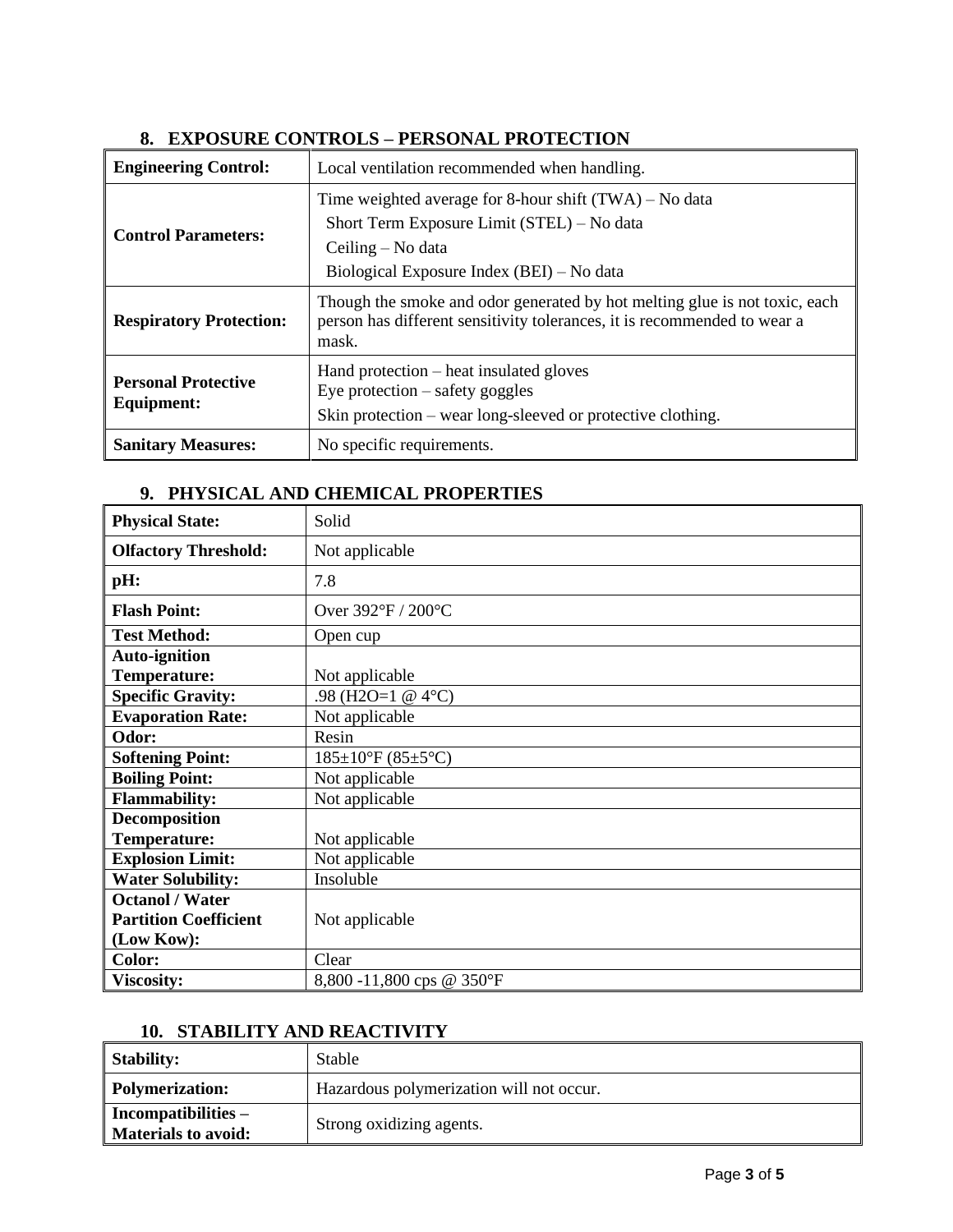| <b>Hazardous</b> | Thermal oxidative decomposition of AdTech 220 can produce carbon |
|------------------|------------------------------------------------------------------|
|                  | Decomposition Products:   monoxide and /or carbon dioxide.       |

#### **11. TOXICOLOGICAL INFORMATION**

| <b>Exposure Approach:</b>                         | None                                                                           |
|---------------------------------------------------|--------------------------------------------------------------------------------|
| <b>Symptoms:</b>                                  | None                                                                           |
| <b>Acute Toxicity-</b><br><b>Inhalation:</b>      | Inhalation of dust and smoke will stimulate the respiratory system.            |
| Skin:                                             | None                                                                           |
| <b>Eyes:</b>                                      | None                                                                           |
| LD50(testing animal's<br>absorbtion approach):    | $500$ mg/24hr (rabbit, skin) – No Data<br>$20mg/24hr$ (rabbit, eyes) – No Data |
| <b>Chronic Toxicity or</b><br>Long-Term Toxicity: | None                                                                           |

#### **12. ECOLOGICAL INFORMATION**

| <b>Ecological Toxicity:</b>         | LC50 (fish)- No Data<br>EC50 (aquatic invertebrates) - No Data          |
|-------------------------------------|-------------------------------------------------------------------------|
| <b>Sustainable and</b><br>De-toxic: | Difficult to naturally degrade but can be recycled by appropriate ways. |
| <b>Ecologic Accumulation:</b>       | No Data                                                                 |
| <b>Liquidity in Soil:</b>           | No Data                                                                 |
| <b>Other Effects:</b>               | Improper burning may generate hazardous gas.                            |

## **13. DISPOSAL CONSIDERATIONS**

| 1. Refer to relevant regulations.                                               |
|---------------------------------------------------------------------------------|
| <b>Disposal Considerations:</b> 2. Store waste according to storage conditions. |
| 3. Able to apply specific incineration or sanitary landfilling.                 |

| The United Nations          |                |
|-----------------------------|----------------|
| Number:                     | None           |
| The United Nations          |                |
| <b>Shipping Name:</b>       | None           |
| D.O.T. Hazard Class:        | None           |
| <b>Package Category:</b>    | None           |
| <b>Maritime Pollutants:</b> | N <sub>0</sub> |
| International Transport     |                |
| <b>Regulation:</b>          | Not Regulated  |
| Domestic Transport          |                |
| <b>Regulation:</b>          | Not Regulated  |

## **14. TRANSPORT INFORMATION**